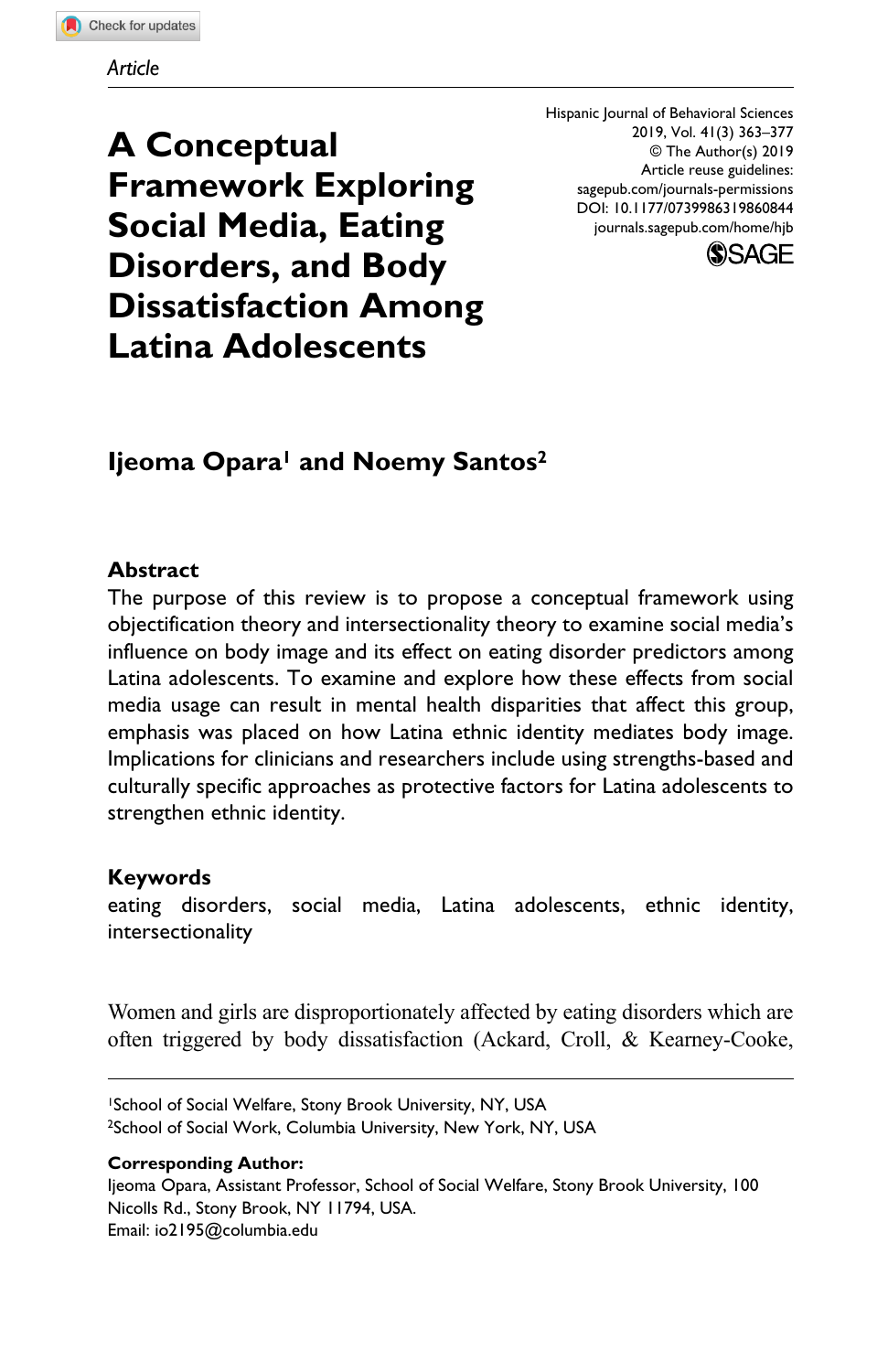2002; Cooley, 2001; Stice, 2002; Stice & Shaw, 2002; Velez, Campos, & Moradi, 2015). Eating disorders are prevalent among Latinas, making prevention a priority for this group (Franko et al., 2012). Media portrays beauty ideals that can affect self-body image, eating behaviors, and self-esteem among adolescent Latinas (de Casanova, 2004; Haines, Kleinman, Rifas-Shiman, Field, & Bryn Austin, 2010; Haines & Neumark-Sztainer, 2006). As media use rapidly evolves and social media (e.g., Facebook, Instagram, Twitter) have become dominant platforms for male and female youth, mainstream beauty production and a consumption culture are available for repetitive access. More research is needed to discern the impact of social media on body image (Andsager, 2014; Fardouly & Vartanian, 2016; Perloff, 2014; Stokes, Clemens, & Rios, 2016). R. J. Williams and Ricciardelli (2014) specifically highlighted the lack of insight into the influence social media has on body image and view of oneself.

Latinx are the largest and fastest growing minority group in the United States however, limited research on eating disorders addresses this group. Despite the belief that Latinx cultures and communities are more accepting of curvier female body types (e.g., Cheney, 2010; Viladrich, Yeh, Bruning, & Weiss, 2009), many U.S. Latinas seek to be thinner (Cheney, 2010). Although a majority of literature on body dissatisfaction focuses on White adolescent girls, research focusing specifically on Latina adolescent girls is increasing. Latinas and White women have similar rates of body dissatisfaction (Cachelin, Veisel, Barzegarnazari, & Striegel-Moore, 2000; Cheney, 2010; Schooler & Daniels, 2014; Shaw, Ramirez, Trost, Randall, & Stice, 2004; Velez et al., 2015). Low self-esteem is reciprocally predictive of body dissatisfaction and perceptions of negative body image, which may lead to eating disorders among adolescent girls and women (Edwards George & Franko, 2010; Xanthopoulos et al., 2011).

Due to multiplicative social identities of being female and a member of racial/ethnic minorities, Latina adolescents experience intersecting forms of oppression leading to poorer preventable health outcomes. Due to their marginalized status, researchers often ignore Latina adolescents and minimize their outcomes. Here, we provide a conceptual framework that can guide prevention researchers and clinicians in how to address body dissatisfaction among Latina girls. First, we discuss key indicators of eating-disorder symptomatology and address possible causes of symptoms. We then present a conceptual model, guided by objectification and intersectionality theories, which we recommend be used for intervention development in addressing body dissatisfaction among Latina adolescent girls. Objectification theory documents the links of sexual objectification with body imagery and psychological symptomatology among girls. Intersectionality highlights the racial and sexist ideologies that contribute to overly sexualized imagery of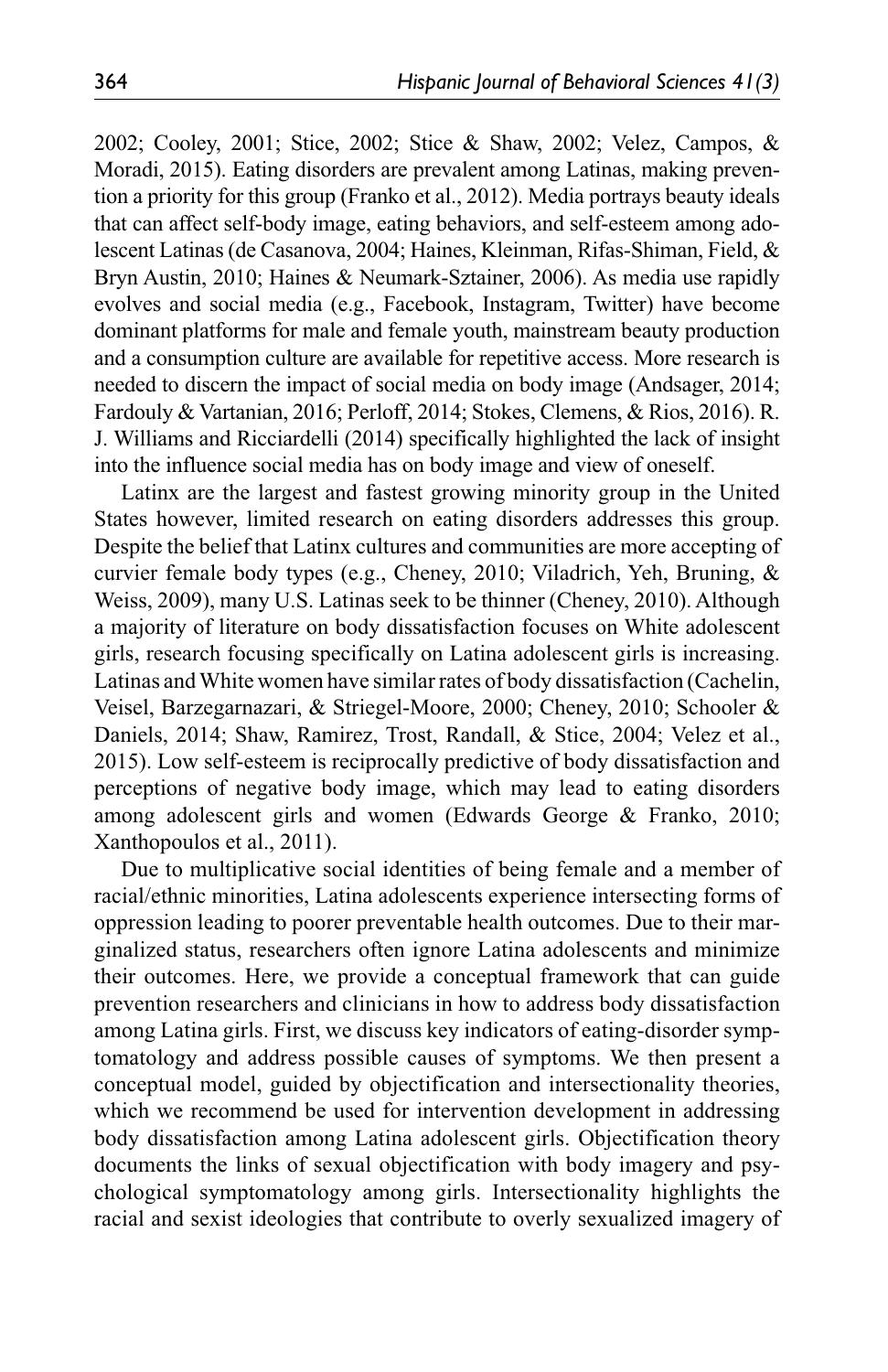girls of color and promotes ethnic identity as a key factor in the relationship between body image and eating disorders among Latina adolescent girls and women.

# **Theoretical Framework**

# *Objectification Theory*

Fredrickson and Roberts (1997) first proposed objectification theory as a framework to understand the experiential consequences of being female in a culture that sexually objectifies the female body. Self-objectification begins when women begin viewing themselves as objects to be looked at and evaluated on the basis of their appearance (Carr & Szymanski, 2011; Fredrickson & Roberts, 1997). The theory assumes that, due to women's gender-role socialization, women's unhealthy culture manifests in a variety of internalized mental health issues (Levesque, 2011). Objectification theories explain mental health and body dissatisfaction issues with women of color and women from marginalized groups including African American women (e.g., Watson, Ancis, White, & Nazari, 2013) and Muslim American women (Tolaymat & Moradi, 2011). Although objectification theory research with Latina girls and women is limited, findings support explaining sexual objectification among this population.

Research on media studies highlighted the risks of women's self-objectification because various forms of media offer unrealistic perspectives on the average person's appearance (Levesque, 2011). Internalization of unrealistic perspectives can cause girls and women to judge their appearances, manifesting in anxiety, body shaming, drug use, and eating disorders (Levesque, 2011). Two studies with Latina women supported the interrelationship of internalization, body surveillance, body shaming, and eating-disorder symptomatology (Boie, Lopez, & Sass, 2013), which did not differ significantly between Latinx and European American participants (Boie et al., 2013). Latina women have the same levels of body dissatisfaction and eating-disorder symptomatology as White women, although researchers primarily focused on White women (Kimber, Couturier, Georgiades, Wahoush, & Jack, 2015).

## *Intersectionality Theory*

Intersectionality theory aids in understanding the multiplicative identities of Latinas that contribute to disparities in eating-disorder symptomatology. Intersectionality theory examines multiple dimensions of identities and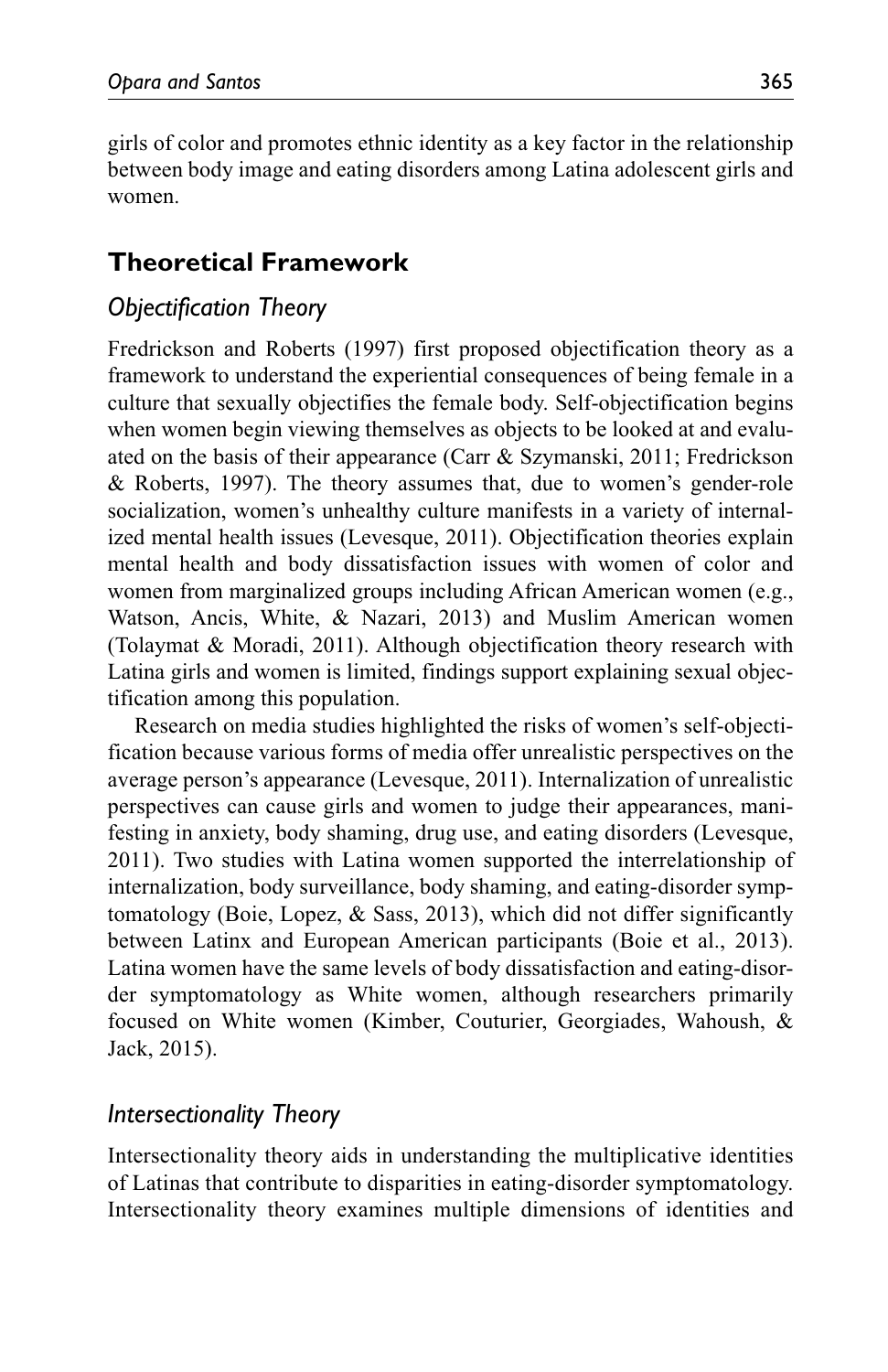social locations and how they intersect (Crenshaw, 1991). Intersectionality theory specifically acknowledges people's social location that places them at risk, describing how multiple forms of oppression can affect individuals and families, leading to barriers in achieving positive health outcomes (Brooks, Bowleg, & Quina, 2010; Dhamoon, 2011). Researchers often view salient contextual variables—race/ethnicity, gender, sexual orientation, socioeconomic status/class, education level, and ability— as separate sociocultural demographic variables that rarely influence one another. Researchers suggested that an individual's multiple identities interact and intersect to shape personal experiences and form "intersecting oppressions . . . that work together to produce injustice" (Collins, 2000, p. 18).

# **Eating Disorders**

Perceptions of an ideal body can vary by age, but body-image dissatisfaction among adolescents is a strong predictor of dysfunctional eating behaviors such as dieting, purging, and binge eating (Ayala, Mickens, Galindo, & Elder, 2007). Eating disorders consistently affect several million people, but mostly affect women between 12 and 35 (American Psychiatric Association [APA], 2017). The three most common eating disorders are anorexia nervosa (AN), bulimia nervosa (BN), and binge-eating disorder. People are diagnosed with AN when they weigh at least 15% less than the normal healthy weight expected for their height (APA, 2017). Typical behaviors associated with AN include limiting food intake, intense fear of gaining weight, problems with body image, and denial of low body weight. Individuals with BN may go unnoticed because signs are not as physically noticeable as with AN. Individuals with BN can be slightly underweight, normal weight, or overweight (APA, 2017). Individuals with BN binge eat frequently, and the fear of weight gain prompts them to purge by vomiting or using a laxative. They tend to repeat this cycle several times a week or, in serious cases, several times a day.

Unlike with BN, individuals with a binge-eating disorder tend not to purge after they eat. Binge-eating disorder involves a high frequency of overeating during a specific period (at least once a week for 3 months). Those individuals who suffer from binge-eating disorder along with overeating also experience a lack of control, associated with three or more of the following: eating more rapidly than normal, eating until feeling uncomfortably full, eating large amounts of food when not feeling physically hungry, eating alone because of feeling embarrassed by how much one is eating, or feeling disgusted with oneself, depressed, or guilty (APA, 2017).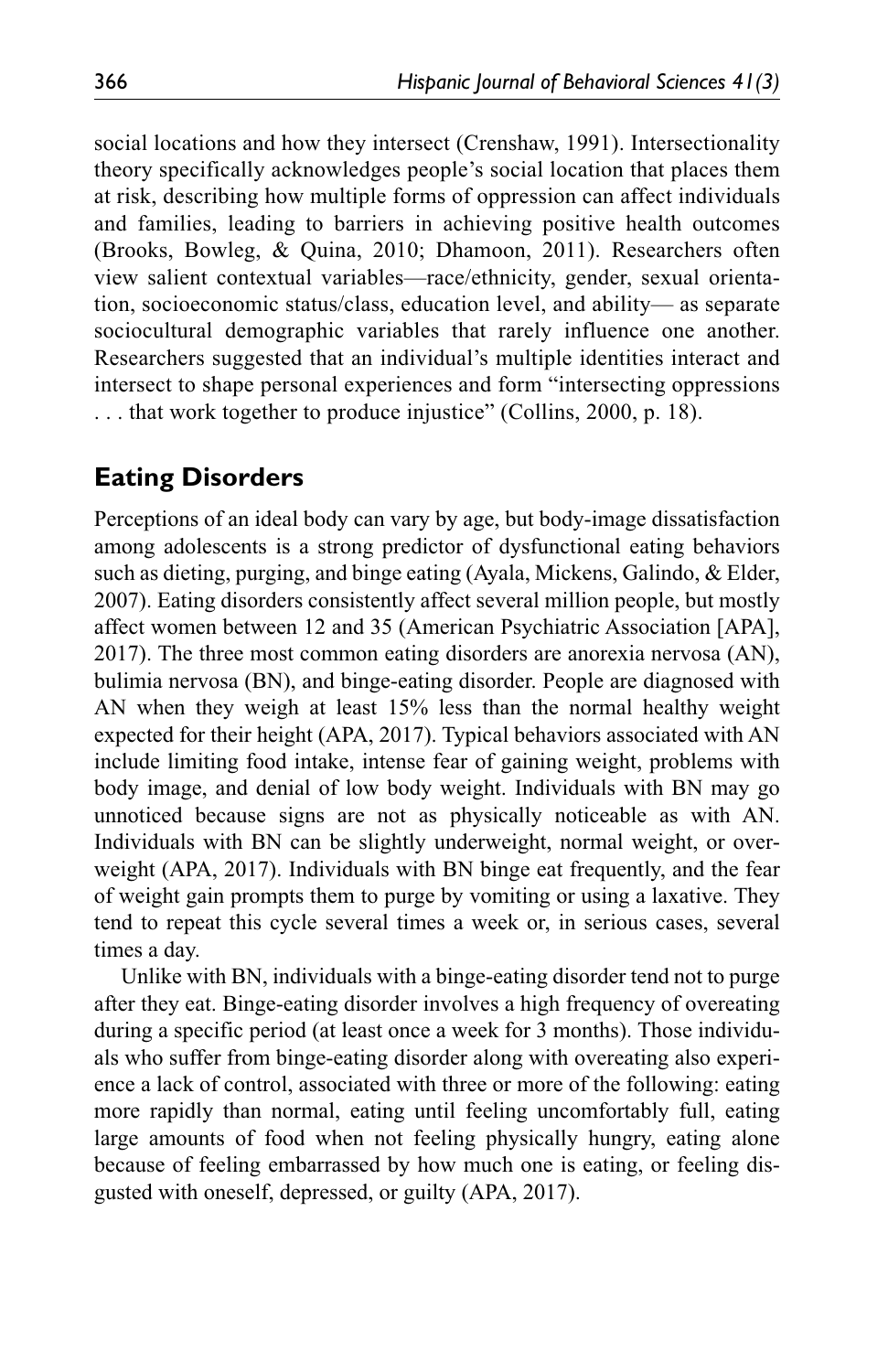## *Eating Disorders Among Young Latina Adolescents*

Eating-related problems were lower among ethnic-minority females than Whites (Cachelin, Phinney, Schug, & Striegel-Moore, 2006; Cheney, 2010), though few studies examined eating disorders among diverse populations (e.g., Ayala et al., 2007; Cachelin et al., 2000; Granillo, Jones-Rodriguez, & Carvajal, 2005; Wildes, Emery, & Simons, 2001); researchers found significant differences in types of eating disorders among ethnic minorities. A higher percentage of Latinas suffered from BN (29% compared with  $12\%$ ) among Caucasians, 17% among African Americans, and 5% among Asians; Cachelin et al., 2000). Adult Latina women are equally as likely as White women to develop eating disorders (Wildes et al., 2001). Furthermore, Latina adolescent girls report more diuretic and laxative use than girls from all other ethnic groups (Ayala et al., 2007). However, little has been revealed to guide clinicians on how to identify risk and protective factors among this group.

### *Body Image*

Body image means the physical attributes an individual possesses and their perception of those attributes in comparison of those around them (Williams & Currie, 2000). Attitudes toward and representations of physical attributes often influence adolescents' body image, central to their developing self-concept and significantly impacting adjustment (Williams & Currie, 2000). Body image is a multidimensional construct influenced by biological, psychological, and social factors (Borzekowski & Bayer, 2005). Body imagery can form perceptual attitudes among individuals, often influenced by historical, civilizing, societal, individual, and genetic factors in a population (Manzoor & Shahed, 2015).

Similar to African American girls (Opara, 2018), the media often portrays Latina female adolescents and women as overly sexual beings (Velez et al., 2015). Due to this misconception, stereotypes form and negatively affect the views of Latina adolescents. Latina girls and women are often expected to be voluptuous, with large breasts (Romo, Mireles-Rios, & Hurtado, 2015). Such imagery often aligns with being overly sexual, whereas the thin ideal White body frame is often view as innocent and modelesque (Romo et al., 2015). This conflict in media imagery can be detrimental for Latina girls who must negate imagery that views them negatively while admiring unrealistic and sometimes unattainable body imagery. Exposure to sexually objectifying media aligns with poorer body image among Latina adolescents (e.g., Schooler & Daniels, 2014). Because the Internet is easily accessible, young women may be consistently exposed to images that portray mainstream beauty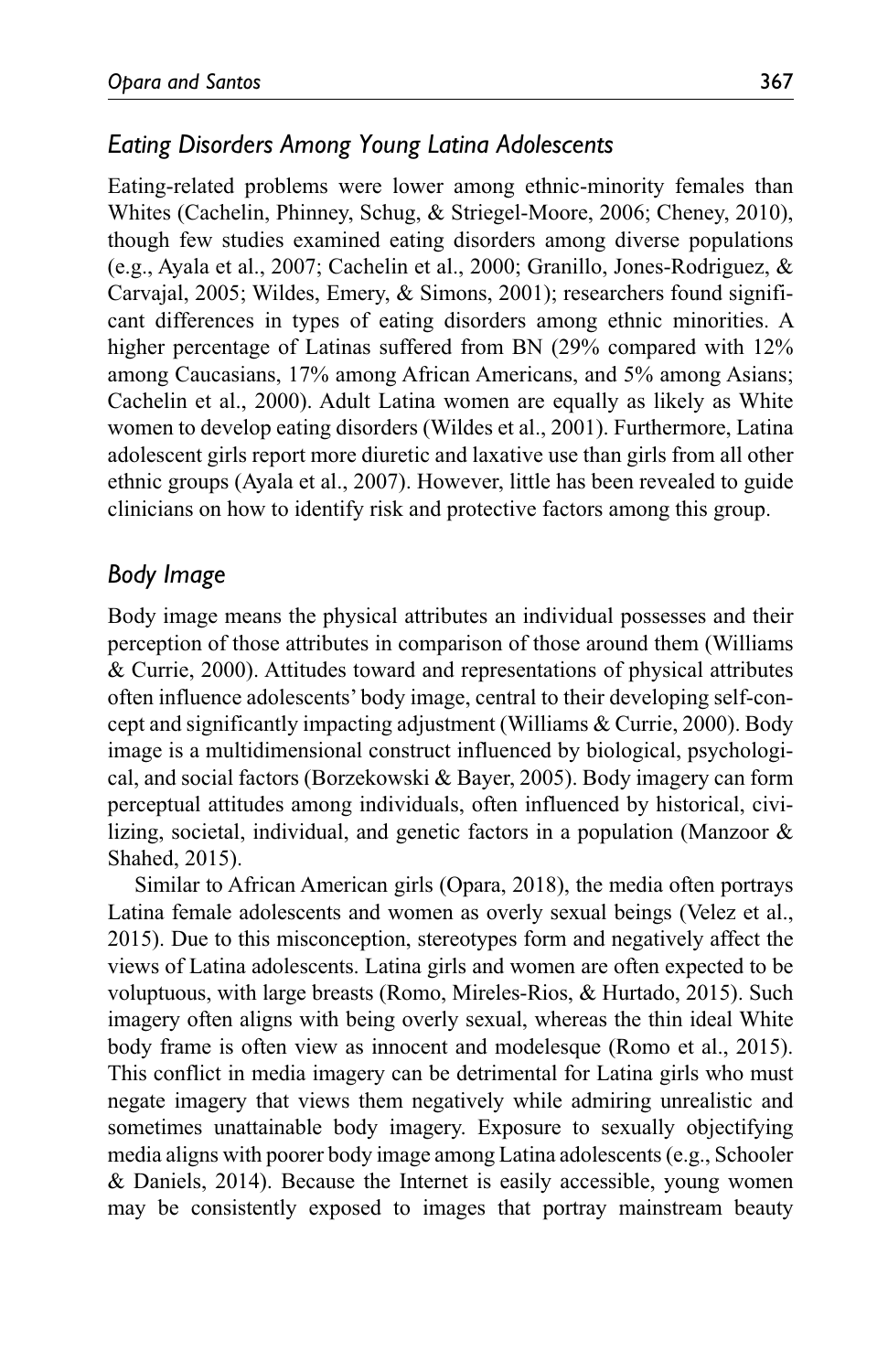(Williams & Ricciardelli, 2014). Because realistic and unrealistic images are fully accessible, young women may become desensitized to imagery and normalized to the notion of aspiring to obtain unrealistic images of beauty (Williams & Ricciardelli, 2014).

# *Body Image and Social Media*

Adolescent girls are more likely to cite specific celebrities as having their ideal body image, although young women acknowledge they possess different bodies than their beauty role models (Grogan, 2012). When adolescent girls make unfavorable comparisons with media images, they are less satisfied with how they look and have lower self-esteem and increased body dissatisfaction (Cheney, 2010; Grogan, 2012; Stice & Shaw, 2002). Social media, unlike traditional media, offers an online environment filled with celebrities and pictures of contemporary and everyday peers found in TV programs and magazines (Williams & Ricciardelli, 2014). Social media is "the media of one's peers" (Perloff, 2014), comprising an online environment that allows followers to experience many opportunities to compare themselves with their peers. The extent and effects of these comparisons have not yet been thoroughly examined, along with their effects on Latina identity, body image, eating disorders, and psychological outcomes. Furthermore, media representations of Latina women, family emphasis on weight, and typical foods eaten may constitute unique risk factors for body dissatisfaction and dysfunctional eating in this group (Edwards George & Franko, 2010).

# **Conceptual Model for Latina Adolescents**

## *Eating-Disorder Predictors*

Understanding eating-disorder symptomology among Latinas is essential to ensure disparities diminish. Our conceptual framework (see Figure 1) highlights three key risk factors for eating disorders: self-esteem, body dissatisfaction, and social media.

*Self-esteem.* Self-esteem is a psychological concept referencing a person's evaluation of self-worth (Martin-Albo, Nunez, Navarri, & Grijalvo, 2007). A person with low self-esteem may feel their life is not worthwhile or may lack pride. Someone with low self-esteem, who has a negative view of themselves, will be more likely to negatively evaluate their body and may experience body dissatisfaction.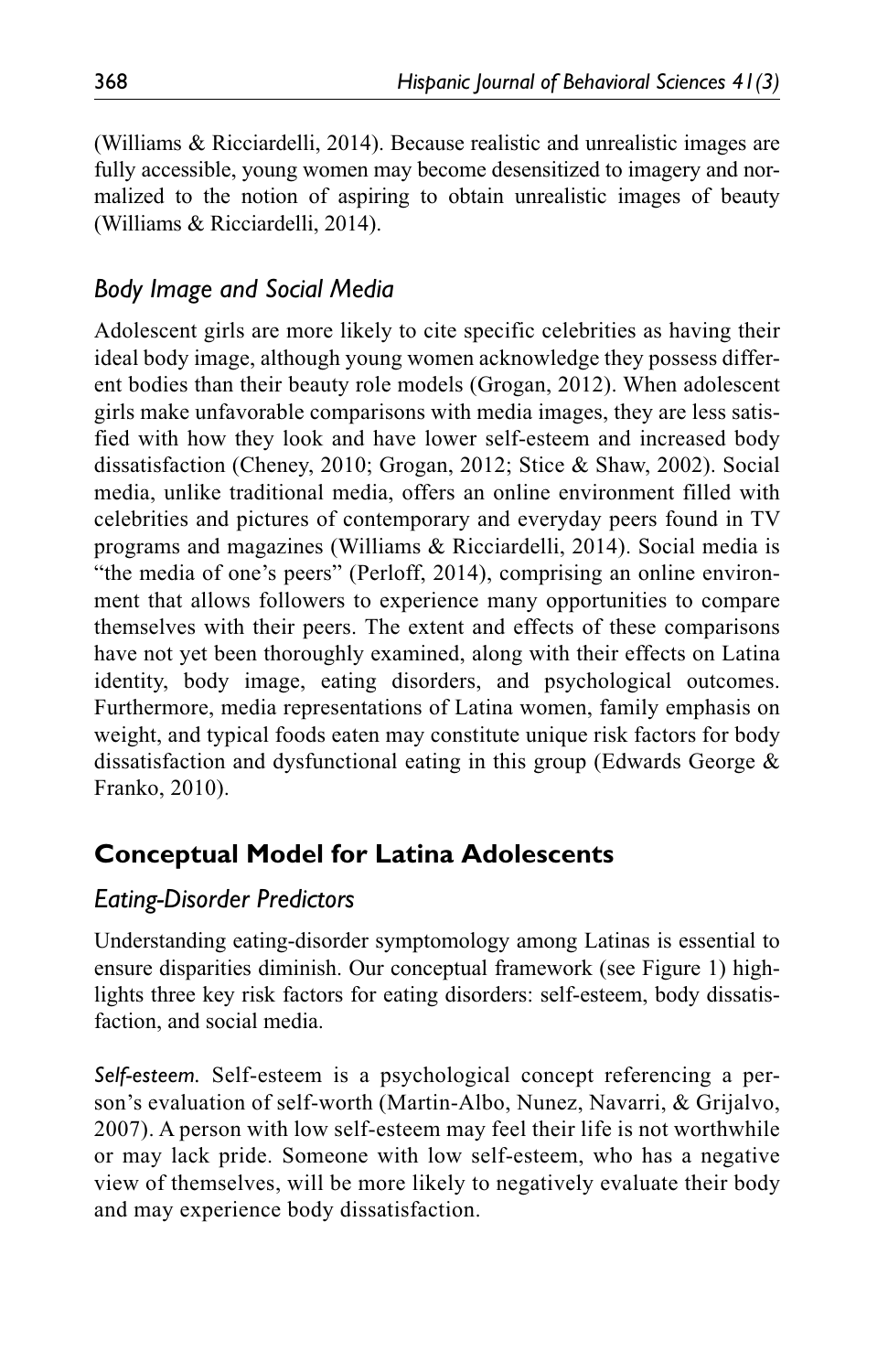

**Figure 1.** A conceptual model of eating-disorder symptomatology outcomes for Latina female adolescents.

*Body dissatisfaction.* Body dissatisfaction refers to negative subjective evaluations of one's physical body, such as figure, weight, stomach, and hips (Stice & Shaw, 2002). Individuals with high body dissatisfaction will be at higher risk of eating disorders because they are likely to seek changes to their bodies by taking extreme measures: reducing calorie intake or participating in self-induced purging (Kwan, Gordon, & Minnich, 2018; Stice & Shaw, 2002; Thompson & Stice, 2001). Body dissatisfaction should not be confused with body distortion, which occurs when one views their body as significantly larger it is (Stice  $\&$  Shaw, 2002; Thompson & Stice, 2001). Despite the belief that Latinx cultures and communities are more accepting of women's curvier body types (e.g., Franko, Becker, Thomas, & Herzog, 2007; Viladrich et al., 2009), many young Latinas nonetheless seek to be thinner (e.g., Viladrich et al., 2009). Latina and European American women experience comparable levels of body dissatisfaction and eating-disorder symptomatology (Frederick, Forbes, Grigorian, & Jarcho, 2007; Grabe & Hyde, 2006; Shaw et al., 2004).

*Social media, self-esteem, and body dissatisfaction.* Among social-media users, self-esteem may directly relate to the valence of responses received about information posted on one's personal social-media page (i.e., positive feedback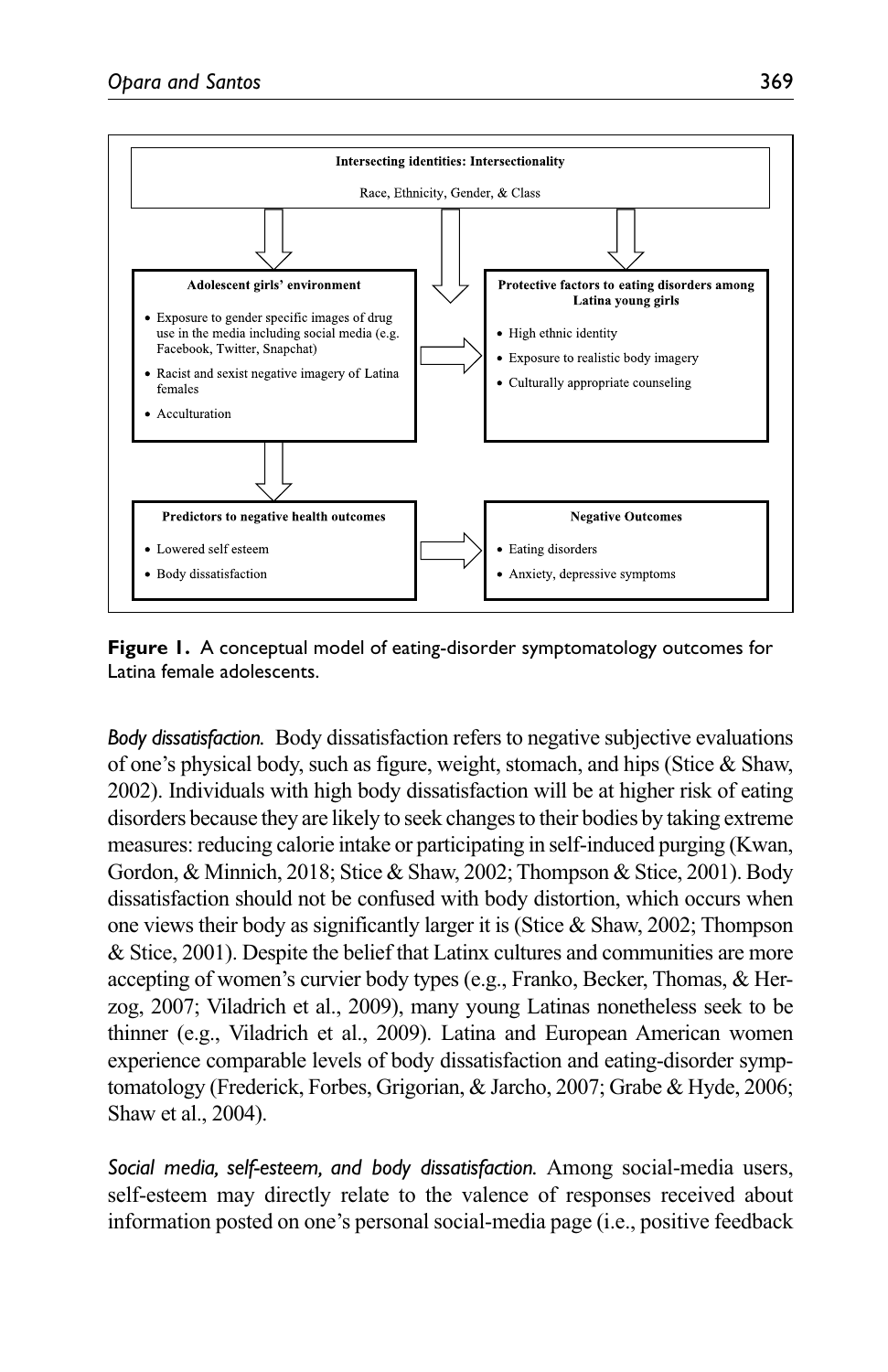led to positive self-esteem and negative feedback led to negative self-esteem). Individuals with a negative-feedback-seeking style who received a high number of comments on Facebook were more likely to report dysfunctional eating attitudes and weight/shape concerns (Hummel & Smith, 2015).

During the developmental phase of adolescence, where self-esteem is integral, negative perceptions of one's body image link to lower self-esteem (O'Dea, 2012; Williams & Currie, 2000). Body dissatisfaction is a risk factor for low self-esteem that can lead to eating disturbances (Smolak, 2012). Extreme discontentment with one's body may accompany dysfunctional eating patterns and pathways toward depression (Borzekowski & Bayer, 2005).

*Acculturation.* Contextualizing adolescent Latina body-image development requires an understanding of mainstream body ideals and an understanding of Latinx cultural values and the process by which Latina girls navigate between them (Schooler, 2008). Acculturative stress references the strain many minority groups experience as a result of inconsistencies between expectations of their own ethnic culture and that of the dominant group. Acculturation levels span the borders between mainstream body ideals and Latinx cultural values (Cachelin et al., 2006; Cachelin et al., 2000; Kwan et al., 2018; Schooler & Daniels, 2014). Acculturative stress may occur when one is attempting to learn the language and social norms of the dominant culture. Those who are not acculturated may experience greater acculturative stress because as they learn the cultural patterns of the new society, they realize how different they are from their own (Cachelin et al., 2006; Cachelin et al., 2000; Kwan et al., 2018; Schooler & Daniels, 2014; Umaña-Taylor, Diversi, & Fine, 2002). Latina girls who are more acculturated into Western culture may internalize the dominant thin ideal (Schooler, 2008). Because this ideal is largely unattainable for girls of all ethnicities, girls who are more acculturated may feel worse about their own bodies than those who endorse a Latinx body ideal.

#### *Ethnic Identity as a Protective Factor*

*Ethnic identity.* Ethnic identity refers to self-identification with a specific ethnic group; the sense of belonging and attachment to such a group; the perceptions, behaviors, and feelings one has, due to such membership; and involvement in the cultural and social practices of the group (Phinney, 1996). Latinas often use their immediate social environments to form opinions, ideas, and views about themselves when forming their own identity (Acevedo-Polakovich, Chavez-Korell, & Umaña-Taylor, 2013; Padilla & Perez, 2003). Ethnic identity is the awareness and knowledge of an individual's ethnic membership that may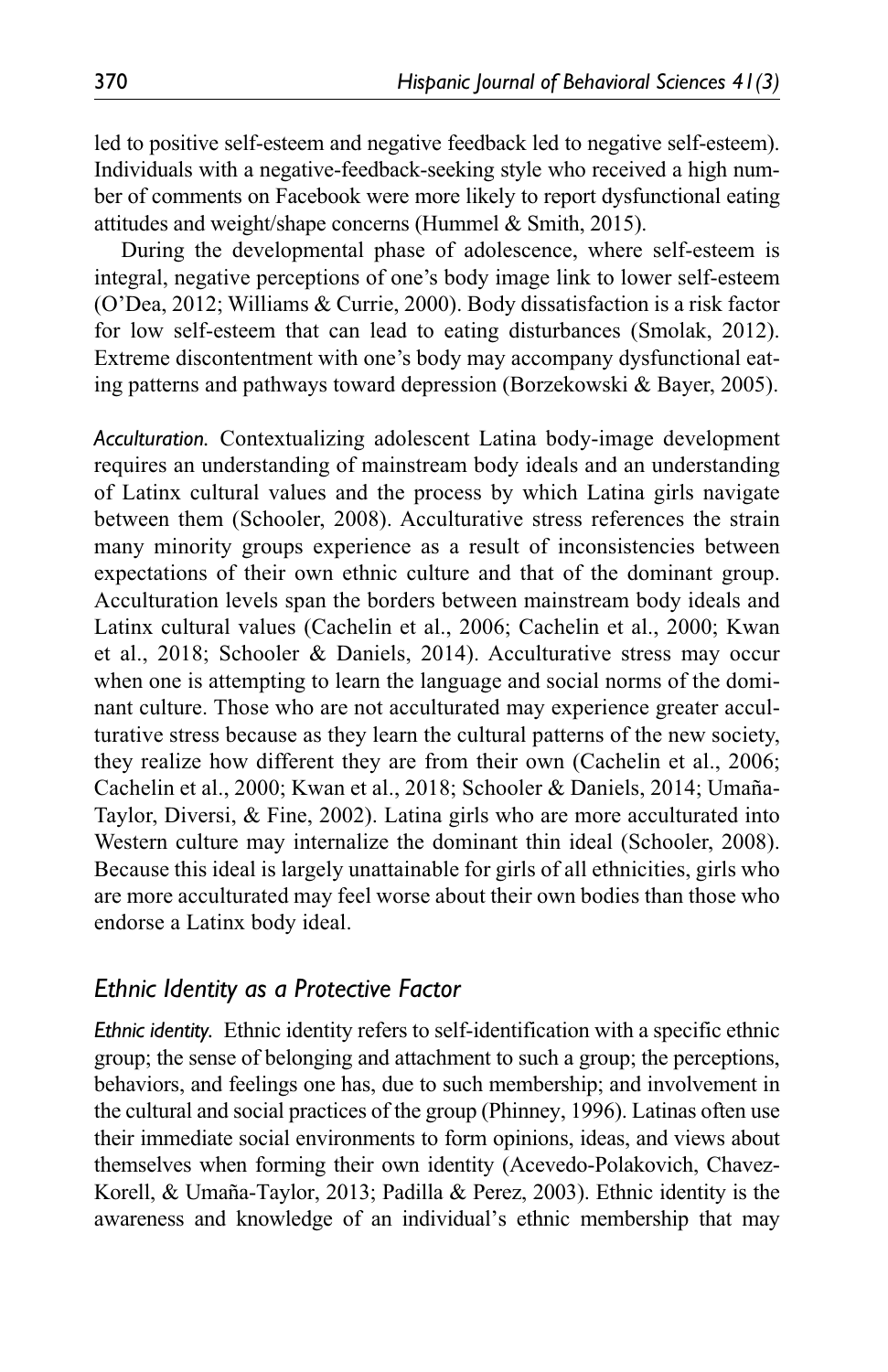combine with shared values and attitudes of other members of one's ethnic group (Phinney, 1996). Researchers are identifying an inverse association between ethnic identity and risky behavior. Thus, strengthening ethnic identity in Latina young women may be an effective strategy to promote healthy and positive behaviors.

Body dissatisfaction and self-esteem strongly correlate, especially during the adolescence developmental phase (Smolak, 2012; Williams & Currie, 2000). Although findings on the effect of acculturation on body image have been mixed, findings on positive ethnic-identity development do serve as a buffer for higher self-esteem (Umaña-Taylor, Gonzales-Backen, & Guimond, 2009). Identity development is crucial during adolescence. Ethnic identity is a significant protective factor for minority youth.

*Ethnic identity and eating disorders.* Latina women and girls with high ethnic identity can be protected against eating disorders, low self-esteem, and body dissatisfaction because of their ethnic-group acceptance of larger body shapes (Cachelin et al., 2006; Cachelin et al., 2000; Schooler, 2008; Schooler & Daniels, 2014; Umaña-Taylor et al., 2002). Latinas may experience acculturative stress as a result of discrepancies between their own ethnic body ideal and the body ideal of U.S. dominant society. Furthermore, acculturative stress increases eating-disorder predictors such as low-self-esteem and body dissatisfaction.

In Latina adolescents, it is essential to view social media and its association with eating-disorder symptomatology in the context of ethnic identity. Cultural norms and body imagery favor a thin White female (McCracken, 2014). A focus on ethnic identity references how beauty production and consumption reinforce the "virtual economy of beauty privilege; an exclusive set of beauty standards that have been shaped by years of global and regional racial and national privilege culture and power" (McCracken, 2014).

# **Implications**

Future studies should explore intersectional frameworks to understand unique attributes, risks, and protective factors of specific populations. An intersectional approach and language for clinicians and researchers will avoid the notion of homogeneous treatment options and Eurocentric intervention modalities that solely focuses on eating-disorder symptomatology among White women. Eating problems are not only "gendered experiences of appearance" but are a coping strategy for various traumas including "sexual abuse, racism, classism, sexism, heterosexism and poverty" (Thompson, 1992). Future researchers should study the intersectionality of race/ethnicity, gender, sexual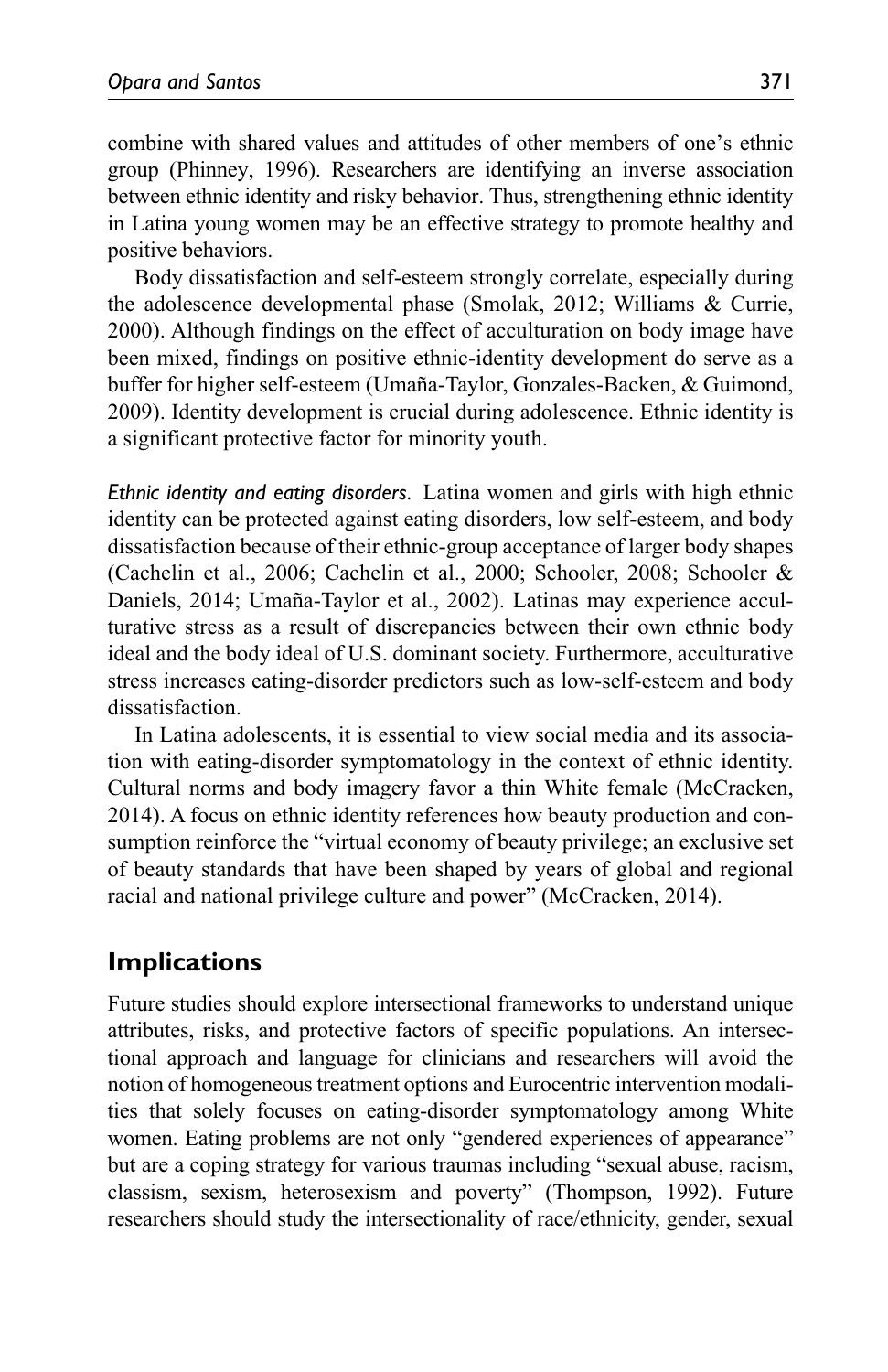orientation, socioeconomic status/class, education level, and ability, often viewed as separate sociocultural demographic variables. Eating-disorder researchers should consider the implications of exposure to unrealistic and unattainable in social media and how they affect young girls. As such images become more prevalent, young women may become increasingly desensitized and pay less attention to the content of such messages, causing little effect (Williams & Ricciardelli, 2014). Researchers should consider such exposure in conjunction with intersectional variables to understand body image, eatingdisorder pathology, effective health promotion, help-seeking behaviors, and treatment options for the Latinx community.

Quantitative and qualitative researchers can seek to understand experiences of Latina girls and women that contribute to their marginalized status and their susceptibility to eating disorders based on body distortion. Using social media as a prevention method can encourage researchers to engage in content analysis, allowing researchers to visually quantify the daily images to which Latina girls are exposed while online. Qualitative tools like PhotoVoice are useful in giving Latina girls a platform and voice to discuss their experiences and interactions with body distortions and social media. Often, eating-disorder-prevention programs that exist typically target reducing eating disorders without acknowledging societal views of Latinas and how visuals can negatively affect their view. Extant prevention programs build on etiologic models that propose sociocultural pressure lead to internalization of the thin ideal, resulting in body dissatisfaction, dieting, and negative affect, thereby increasing eating-disorder risk. Through an intersectional lens, clinicians need to be aware of cultural values that are important to Latinas. Latinx families promote traditional and conservative values (e.g., respect, religion, and spirituality) and specific cultural values (e.g., *familismo*), which emphasize the centering of family. Because Latinas and their families are culturally diverse and are not a homogeneous group, clinicians should incorporate family-based and culture-specific modes of intervention when working with young Latina women who are at risk of dysfunctional eating. Examination of diverse yet unique cultural values among Latinas and their families is essential to understand the risk factors that may contribute to the development of body dissatisfaction and eating disorders (Diaz, Mainous, & Pope, 2007).

#### **Authors' Note**

Points of view, opinions, and conclusions in this paper do not necessarily represent the official position of the U.S. Government.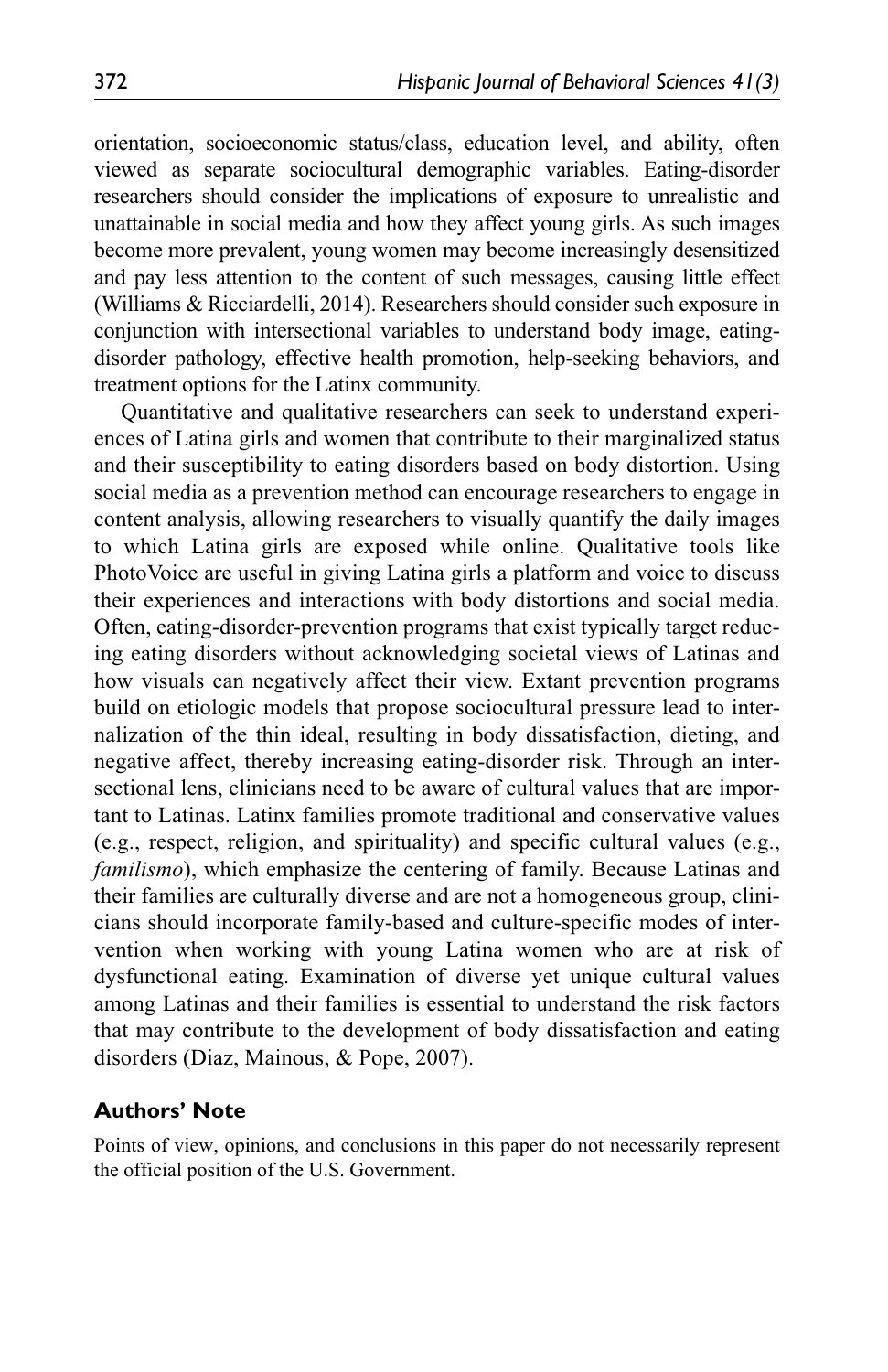### **Declaration of Conflicting Interests**

The author(s) declared no potential conflicts of interest with respect to the research, authorship, and/or publication of this article.

# **Funding**

The author(s) disclosed receipt of the following financial support for the research, authorship, and/or publication of this article: The first author with funding from the National Institute on Drug Abuse T 32 Training Grant (5T32 DA07233).

## **References**

- Acevedo-Polakovich, I. D., Chavez-Korell, S., & Umaña-Taylor, A. J. (2013). U.S. Latinas/os' ethnic identity: Context, methodological approaches, and considerations across the life span. *The Counseling Psychologist*, *42*, 154-169. doi:10.1177/0011000013476959
- Ackard, D. M., Croll, J. K., & Kearney-Cooke, A. (2002). Dieting frequency among college females: Association with disordered eating, body image, and related psychological problems. *Journal of Psychosomatic Research*, *52*, 129-136. doi:10.1016/S0022-3999(01)00269-0
- American Psychiatric Association. (2017). *What are eating disorders?* Retrieved from [https://www.psychiatry.org/patients-families/eating-disorders/what-are-eating](https://www.psychiatry.org/patients-families/eating-disorders/what-are-eating-disorders) [-disorders](https://www.psychiatry.org/patients-families/eating-disorders/what-are-eating-disorders)
- Andsager, J. L. (2014). Research directions in social media and body image. *Sex Roles*, *71*, 407-413. doi:10.1007/s11199-014-0430-4
- Ayala, G. X., Mickens, L., Galindo, P., & Elder, J. P. (2007). Acculturation and body image perception among Latino youth. *Ethnicity & Health*, *12*, 21-41. doi:10.1080/13557850600824294
- Boie, I., Lopez, A. L., & Sass, D. A. (2013). An evaluation of a theoretical model predicting dieting behaviors: Tests of measurement and structural invariance across ethnicity and gender. *Measurement and Evaluation in Counseling and Development*, *46*, 114-135.
- Borzekowski, D. L. G., & Bayer, A. M. (2005). Body image and media use among adolescents. *Adolescent Medicine Clinics*, *16*, 89-313. doi:10.1016/j.admecli.2005.02.010
- Brooks, K. D., Bowleg, L., & Quina, K. (2010). Minority sexual status among minorities. In S. Loue (Ed.), *Sexualities and identities of minority women* (pp. 41-63). New York, NY: Springer.
- Cachelin, F. M., Phinney, J. S., Schug, R. A., & Striegel-Moore, R. H. (2006). Acculturation and eating disorders in a Mexican American community sample. *Psychology of Women Quarterly*, *30*, 340-347. doi:10.1111/j.1471- 6402.2006.00309.x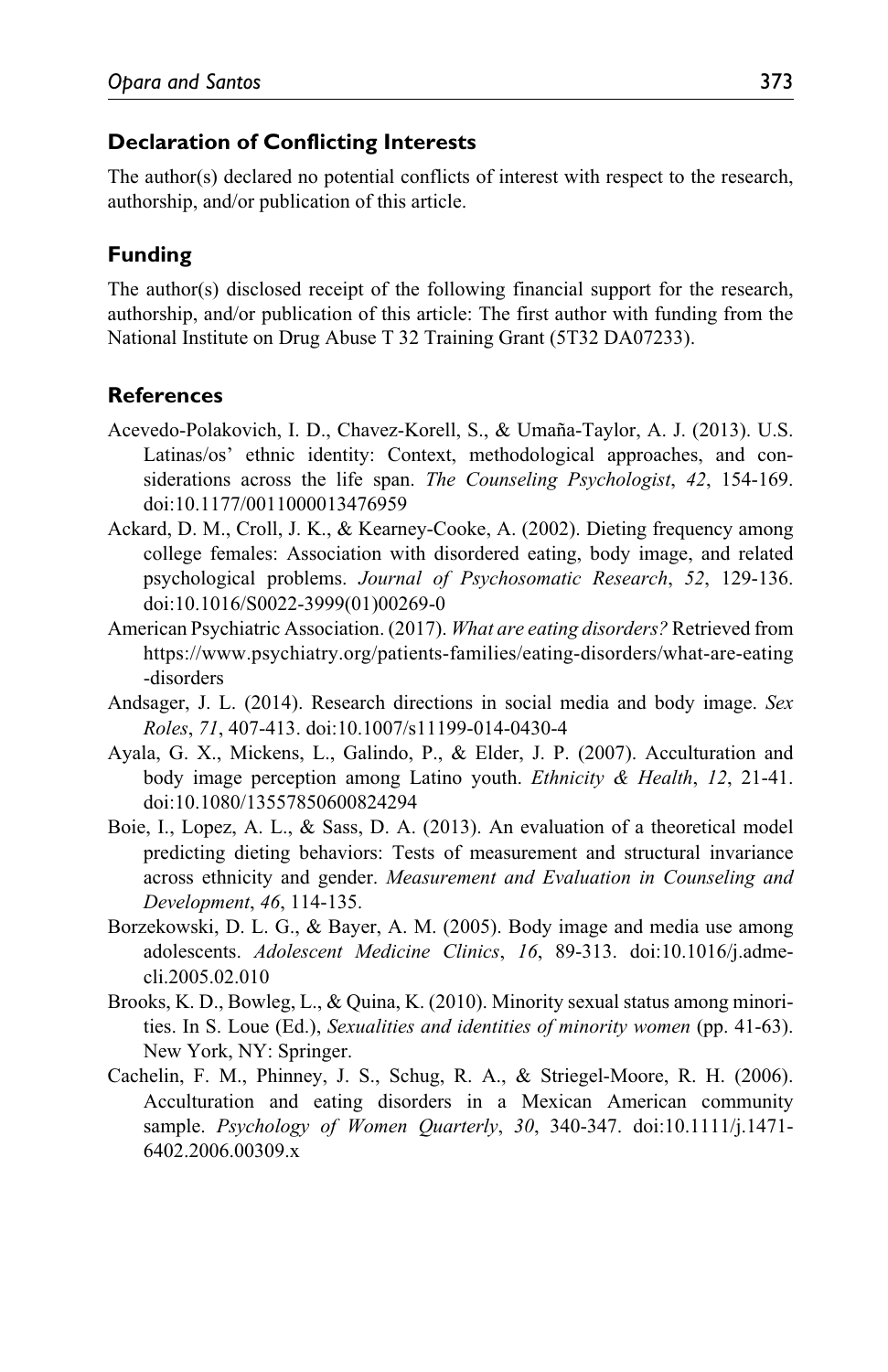- Cachelin, F. M., Veisel, C., Barzegarnazari, E., & Striegel-Moore, R. H. (2000). Disordered eating, acculturation, and treatment-seeking in a community sample of Hispanic, Asian, Black, and White women. *Psychology of Women Quarterly*, *24*, 244-253. doi:10.1111/j.1471-6402.2000.tb00206.x
- Carr, E. R., & Szymanski, D. M. (2011). Sexual objectification and substance abuse in young adult women. *The Counseling Psychologist*, *39*, 39-66. doi: 10.1177/0011000010378449
- Cheney, A. (2010). "Most girls want to be skinny": Body (dis)satisfaction among ethnically diverse women. *Qualitative Health Research*, *21*, 1347-1359. doi:10.1177/1049732310392592
- Collins, P. H. (2000). Gender, black feminism, and black political economy. *The ANNALS of the American Academy of Political and Social Science*, *568*, 41-53.
- Cooley, E. (2001). Body image and personality predictors of eating disorder symptoms during the college years. *International Journal of Eating Disorders*, *30*, 28-36. doi:10.1002/eat.1051
- Crenshaw, K. (1991). Mapping the margins: Intersectionality, identity politics, and violence against women. *Stanford Law Review*, *43*, 1241-1299.
- de Casanova, E. M. (2004). "No ugly women": Concepts of race and beauty among adolescent women in Ecuador. *Gender & Society*, *18*, 287-308. doi:10 .1177/0891243204263351
- Dhamoon, R. K. (2011). Considerations on mainstreaming intersectionality. *Political Research Quarterly*, *64*, 230-243.
- Diaz, V. A., Mainous III, A. G., & Pope, C. (2007). Cultural conflicts in the weight loss experience of overweight Latinos. *International Journal of Obesity*, *31*, 328.
- Edwards George, J. B., & Franko, D. L. (2010). Cultural issues in eating pathology and body image among children and adolescents. *Journal of Pediatric Psychology*, *35*, 231-242. doi:10.1093/jpepsy/jsp06
- Fardouly, J., & Vartanian, L. R. (2016). Social media and body image concerns: Current research and future directions. *Current Opinion in Psychology*, *9*, 1-5. doi:10.1016/j.copsyc.2015.09.005
- Franko, D. L., Becker, A. E., Thomas, J. J., & Herzog, D. B. (2007). Cross-ethnic differences in eating disorder symptoms and related distress. *International Journal of Eating Disorders*, *40*, 156-164. doi:10.1002/eat.20341
- Franko, D. L., Coen, E. J., Roehrig, J. P., Rodgers, R. F., Jenkins, A., Lovering, M. E., & Cruz, S. D. (2012). Considering J. Lo and *Ugly Betty*: A qualitative examination of risk factors and prevention targets for body dissatisfaction, eating disorders, and obesity in young Latina women. *Body Image*, *9*, 381-387.
- Frederick, D. A., Forbes, G. B., Grigorian, K. E., & Jarcho, J. M. (2007). The UCLA Body Project I: Gender and ethnic differences in self-objectification and body satisfaction among 2,206 undergraduates. *Sex Roles*, *57*, 317-327.
- Fredrickson, B. L., & Roberts, T. (1997). Objectification theory: Toward understanding women's lived experiences and mental helth risks. *Psychology of Women Quarterly*, *21*, 173-206. doi:10.1111/j.1471-6402.1997.tb00108.x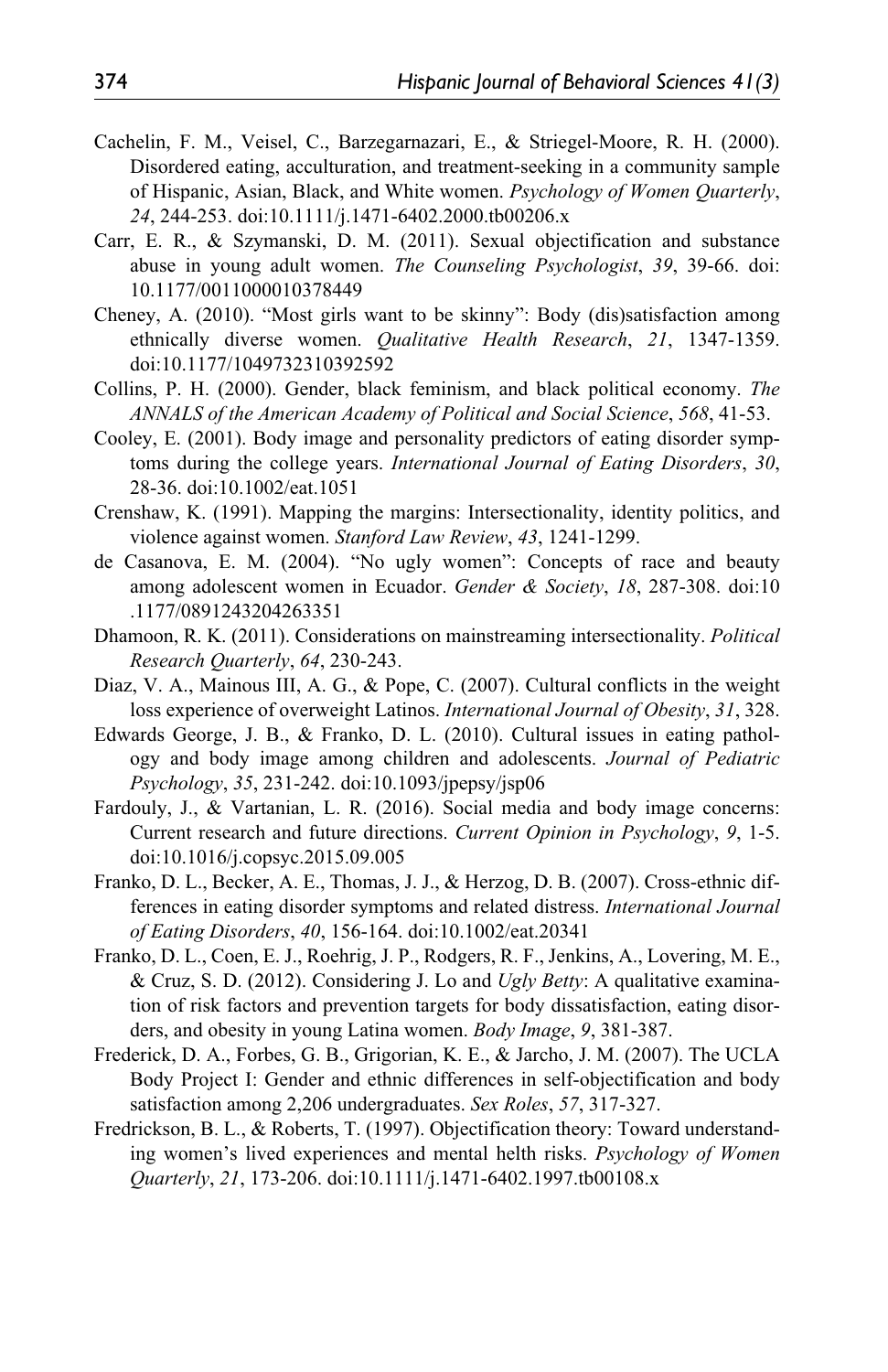- Grabe, S., & Hyde, J. S. (2006). Ethnicity and body dissatisfaction among women in the United States: A meta-analysis. *Psychological Bulletin*, *132*, 622-640.
- Granillo, T., Jones-Rodriguez, G., & Carvajal, S. C. (2005). Prevalence of eating disorders in Latina adolescents: Associations with substance use and other correlates. *Journal of Adolescent Health*, *36*, 214-220. doi:10.1016/j.jadohealth.2004.01.015
- Grogan, S. (2012). Body image development. In T. F. Cash (Ed.), *Encyclopedia of body image and human appearance* (pp. 201-206). London, England: Academic Press.
- Haines, J., Kleinman, K. P., Rifas-Shiman, S. L., Field, A. E., & Bryn Austin, S. (2010). Examination of shared risk and protective factors for overweight and disordered eating among adolescents. *Archives of Pediatrics & Adolescent Medicine*, *164*, 336-343. doi:10.1001/archpediatrics.2010.19
- Haines, J., & Neumark-Sztainer, D. (2006). Prevention of obesity and eating disorders: A consideration of shared risk factors. *Health Education Research*, *21*, 770-782. doi:10.1093/her/cyl094
- Hummel, A. C., & Smith, A. R. (2015). Ask and you shall receive: Desire and receipt of feedback via Facebook predicts disordered eating concerns. *International Journal of Eating Disorders*, *48*, 436-442.
- Kimber, M., Couturier, J., Georgiades, K., Wahoush, O., & Jack, S. M. (2015). Ethnic minority status and body image dissatisfaction: A scoping review of the child and adolescent literature. *Journal of Immigrant and Minority Health*, *17*, 1567-1579. doi:10.1007/s10903-014-0082-z
- Kwan, M. Y., Gordon, K. H., & Minnich, A. M. (2018). An examination of the relationships between acculturative stress, perceived discrimination, and eating disorder symptoms among ethnic minority college students. *Eating Behaviors*, *28*, 25-31. doi:10.1016/j.eatbeh.2017.12.003
- Levesque, R. J. R. (2011). Objectification theory. In R. J. R. Levesque (Ed.), *Encyclopedia of adolescence* (pp. 24-38). New York, NY: Springer.
- Manzoor, H., & Shahed, S. (2015). Gender differences in young adults' body image and self-esteem. *Pakistan Journal of Women's Studies*, *22*, 107-117.
- Martín-Albo, J., Núñez, J. L., Navarro, J. G., & Grijalvo, F. (2007). The rosenberg self-esteem scale: Translation and validation in university students. The Spanish *Journal of Psychology*, *10*, 458-467.
- McCracken, A. B. (2014). *The beauty trade: Youth, gender, and fashion globalization*. New York, NY: Oxford University Press.
- O'Dea, J. A. (2012). Body image and self-esteem. In T. E. Cash (Ed.), *Encyclopedia of body image and human appearance* (pp. 141-147). Oxford, UK: Academic Press.
- Opara, I. (2018). Examining African American parent-daughter HIV risk communication using a Black feminist-ecological lens: Implications for intervention. *Journal of Black Studies*, *49*, 134-151. doi:10.1177/0021934717741900
- Padilla, A. M., & Perez, W. (2003). Acculturation, social identity, and social cognition: A new perspective. *Hispanic Journal of Behavioral Sciences*, *25*, 35-55. doi:10.1177/0739986303251694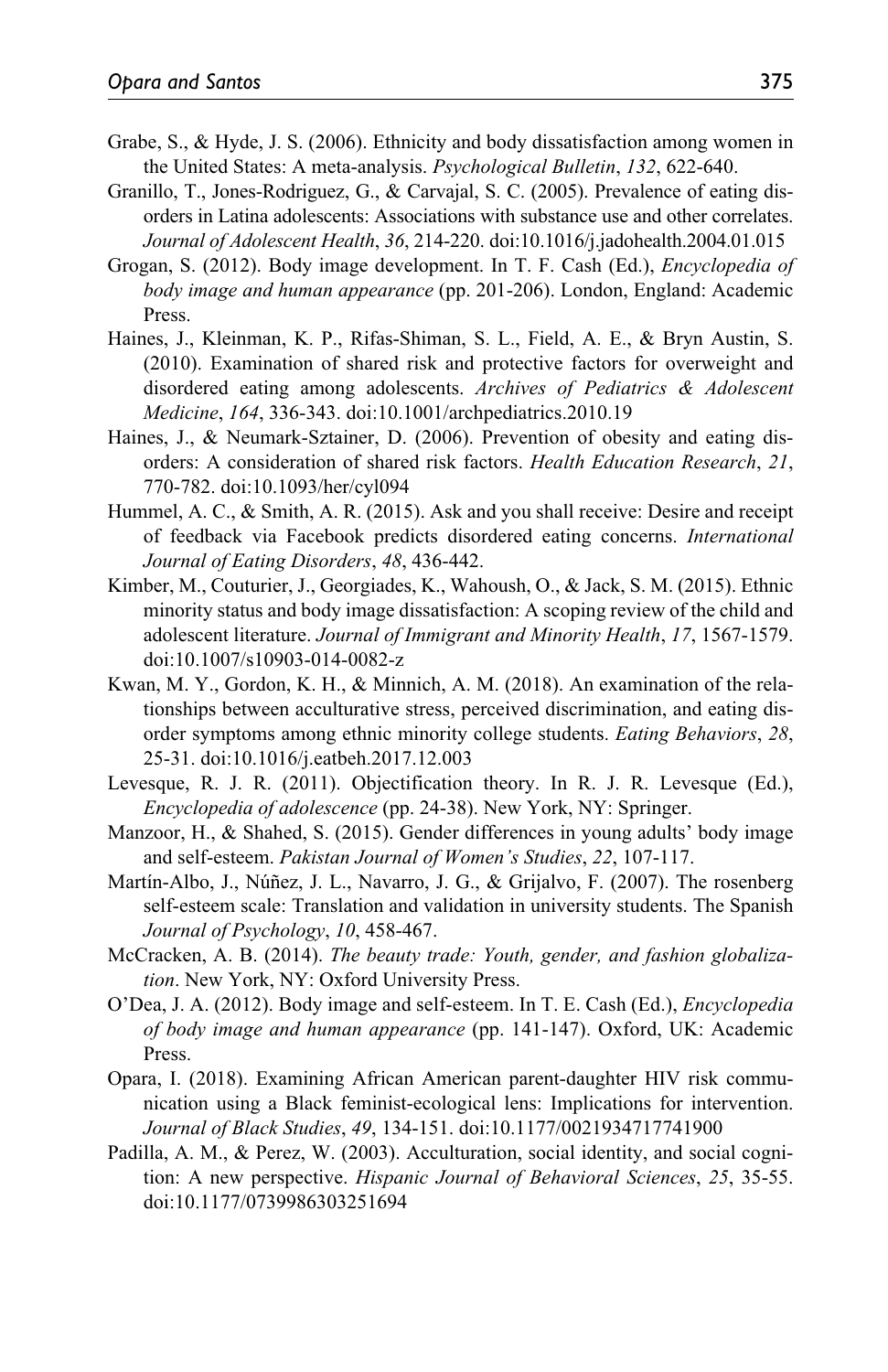- Perloff, R. M. (2014). Social media effects on young women's body image concerns: Theoretical perspectives and an agenda for research. *Sex Roles*, *71*, 363-377. doi:10.1007/s11199-014-0384-6
- Phinney, J. S. (1996). Understanding ethnic diversity: The role of ethnic identity. *American Behavioral Scientist*, *40*, 143-152.
- Romo, L. F., Mireles-Rios, R., & Hurtado, A. (2015). Cultural, media, and peer influences on body beauty perceptions of Mexican American adolescent girls. *Journal of Adolescent Research*, *31*, 474-501. doi:10.1177/0743558415594424
- Schooler, D. (2008). Real women have curves: A longitudinal investigation of TV and the body image development of Latina adolescents. *Journal of Adolescent Research*, *23*, 132-153. doi:10.1177/0743558407310712
- Schooler, D., & Daniels, E. A. (2014). "I am not a skinny toothpick and proud of it": Latina adolescents' ethnic identity and responses to mainstream media images. *Body Image*, *11*, 11-18. doi:10.1016/j.bodyim.2013.09.001
- Shaw, H., Ramirez, L., Trost, A., Randall, P., & Stice, E. (2004). Body image and eating disturbances across ethnic groups: More similarities than differences. *Psychology of Addictive Behaviors*, *18*, 12-18. doi:10.1037/0893-164X.18.1.12
- Smolak, L. (2012). Risk and protective factors in body image problems: Implications for prevention. In G. L. McVey, M. P. Levine, N. Piran, & H. B. Ferguson (Eds.), *Preventing eating-related and weight-related disorders: Collaborative research, advocacy, and policy change* (pp. 39-46). Waterloo, Canada: Wilfrid Laurier University Press.
- Stice, E. (2002). Risk and maintenance factors for eating pathology: A meta-analytic review. *Psychological Bulletin*, *128*, 825-848. doi:10.1037//0033-2909.128.5.825
- Stice, E., & Shaw, H. E. (2002). Role of body dissatisfaction in the onset and maintenance of eating pathology: A synthesis of research findings. *Journal of Psychosomatic Research*, *53*, 985-993. doi:10.1016/S0022-3999(02)00488-9
- Stokes, D. M., Clemens, C. F., & Rios, D. I. (2016). Brown beauty: Body image, Latinas, and the media. *Journal of Family Strengths*, *16*, 7-16.
- Thompson, B. W. (1992). "A way outa no way": Eating problems among African-American, Latina, and White Women. *Gender & Society*, *6*, 546-561. doi:10 .1177/089124392006004002
- Thompson, J., & Stice, E. (2001). Thin-ideal internalization: Mounting evidence for a new risk factor for body-image disturbance and eating pathology. *Current Directions in Psychological Science*, *10*, 181-183. doi:10.1111/1467-8721.00144
- Tolaymat, L. D., & Moradi, B. (2011). U.S. Muslim women and body image: Links among objectification theory constructs and the hijab. *Journal of Counseling Psychology*, *58*, 383-392.
- Umaña-Taylor, A. J., Diversi, M., & Fine, M. A. (2002). Ethnic identity and selfesteem of Latino adolescents: Distinctions among the Latino populations. *Journal of Adolescent Research*, *17*, 303-327.
- Umaña-Taylor, A., Gonzales-Backen, M., & Guimond, A. (2009). Latino adolescents' ethnic identity: Is there a developmental progression and does growth in ethnic identity predict growth in self-esteem? *Child Development*, *80*, 391-405. doi:10.1111/j.1467-8624.2009.01267.x